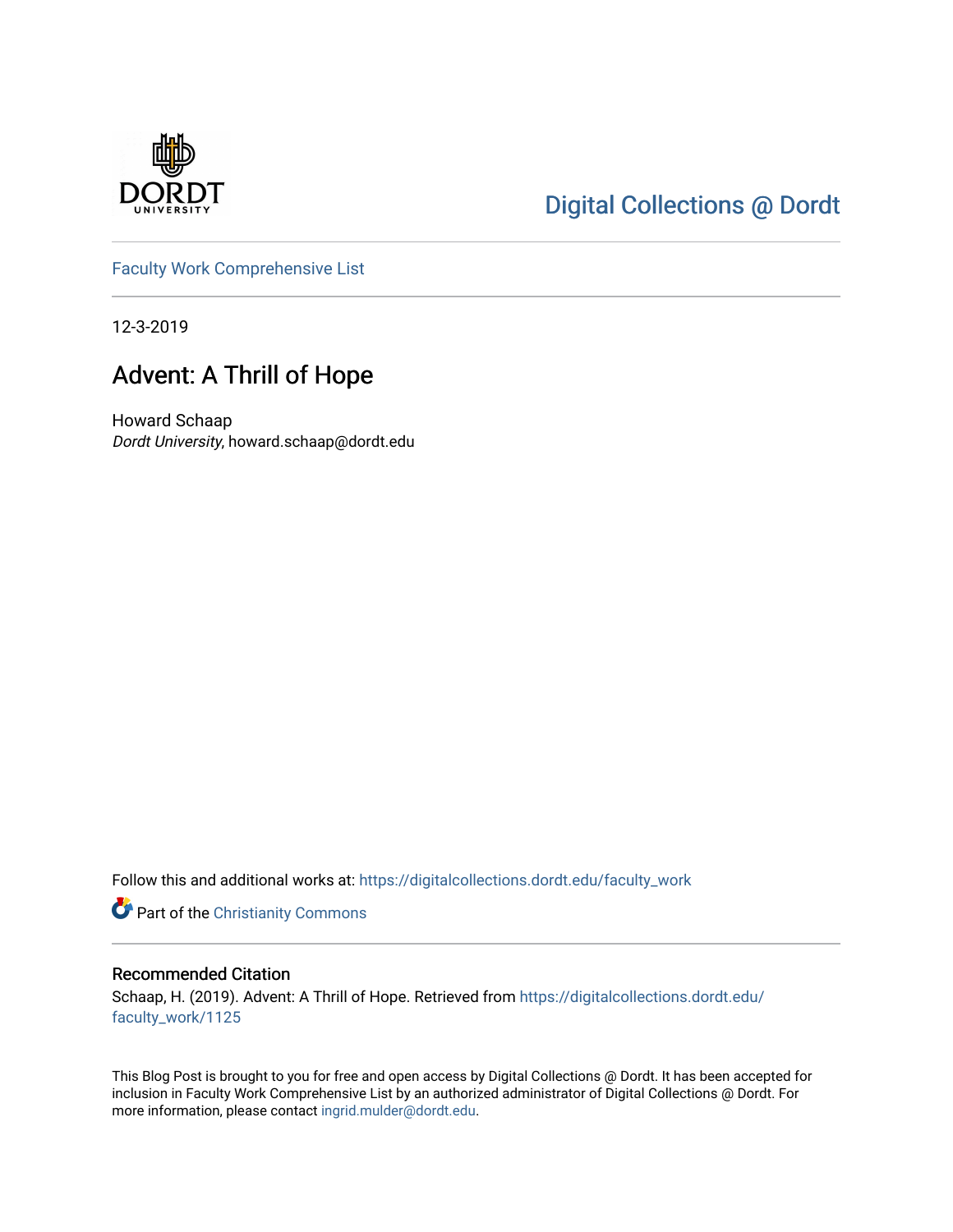### Advent: A Thrill of Hope

#### **Abstract**

"Despite the darkness—of literature, of human nature, of the decline fall into winter—we have God's promises."

Posting about meaningful Christmas carols from In All Things - an online journal for critical reflection on faith, culture, art, and every ordinary-yet-graced square inch of God's creation.

<https://inallthings.org/advent-a-thrill-of-hope/>

Keywords In All Things, Advent, hope, Christmas, night

**Disciplines** 

**Christianity** 

#### **Comments**

[In All Things](http://inallthings.org/) is a publication of the [Andreas Center for Reformed Scholarship and Service](http://www.dordt.edu/services_support/andreas_center/) at Dordt [University](http://www.dordt.edu/).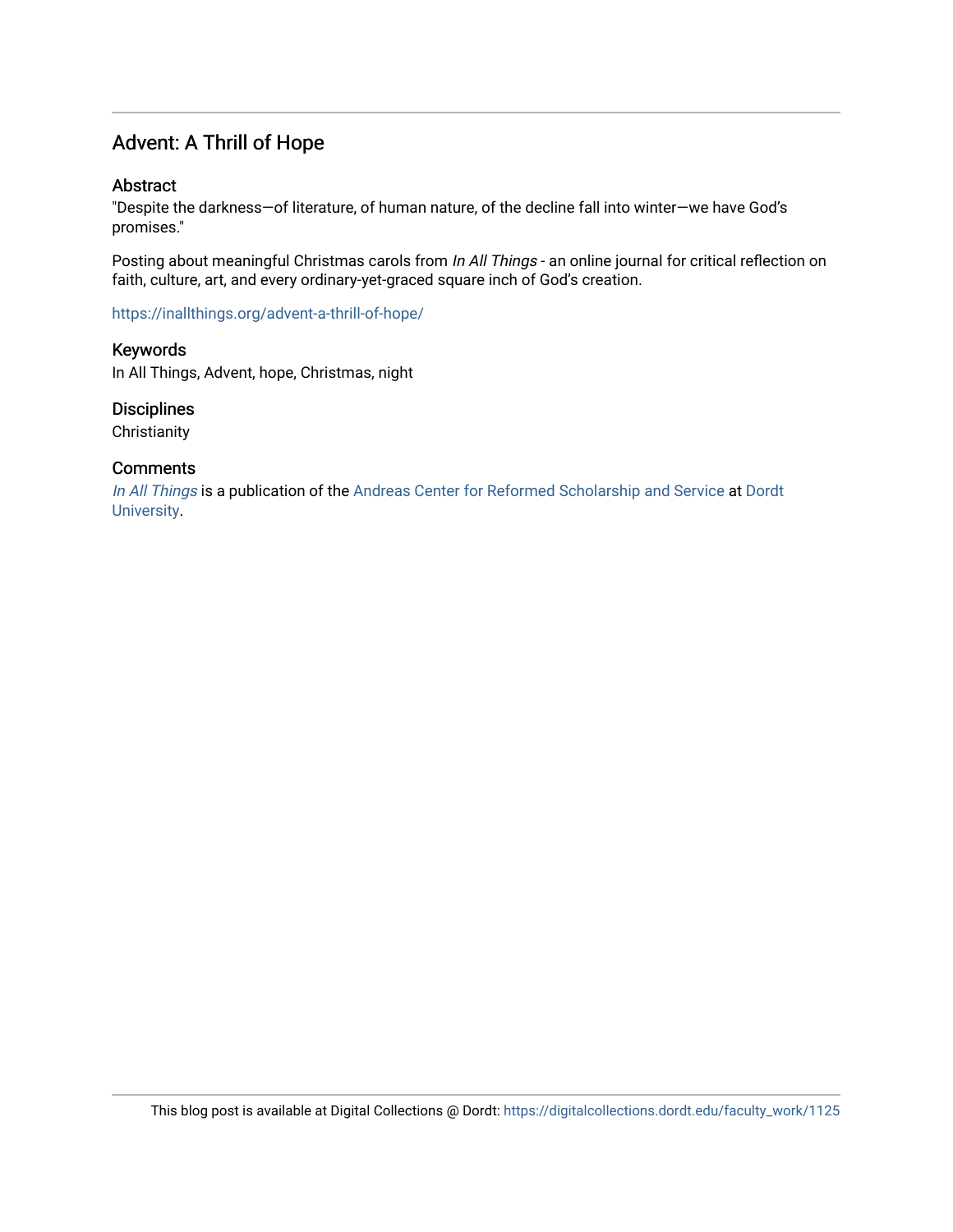

December 3, 2019

# **Advent: A Thrill of Hope**

## **Howard Schaap**

The older I get, the more I find the descent into darkness that is November and December on the northern plains terrifying. "What if the sun doesn't come back?" I can imagine myself asking with ancient ancestors of similarly northern climates.

That's especially true this semester, however, which I've spent teaching literature that covers things like cyclical violence, systematic sexual assault, and total war. Even the most upbeat book I taught included domestic abuse, psychological manipulation within marriage, and attempted murder.

Choose better books, you say.

I taught a PEN/Hemingway award winner, two Pulitzer Prize winners, and a Nobel Prize winner.

Choose nicer books, you say, literature is dark and despairing.

Our world is dark, I'd say.

At an earlier point in my life, I would also have brought up an argument that went something like, "We have to study history so that we don't repeat it." I no longer believe that. We are doomed to repeat history. The next dictator is rising somewhere, the powerful are already planning our next war, and these things will kill children. "Peace on earth" has primarily been turned into a Christmas slogan used to sell products.

That sounds like despair, but I'm afraid the optimism of Christmas commercials is more dangerous than a frank assessment of the darkness of the world.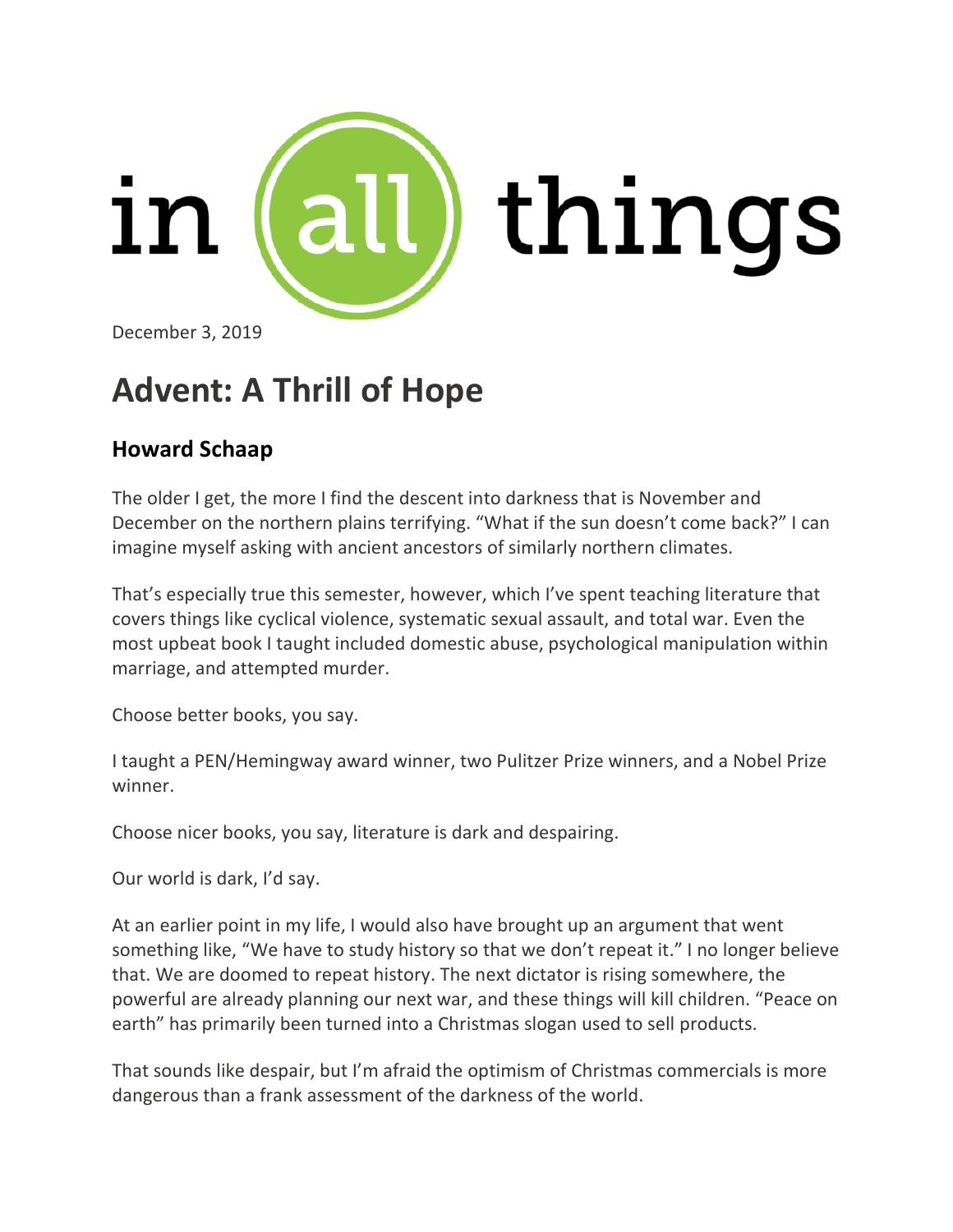So, especially this semester, I need reminding: what does hope actually look like?

"O Holy Night" is a good place to start looking.

I love the hymn "O Holy Night" for its drama, for its soaring melody, and mostly for its seemingly impossible theological and historical claims.

The song begins by setting the scene clearly and plainly before getting theological:

*O holy night! The stars are brightly shining, It is the night of our dear Savior's birth. Long lay the world in sin and error pining, Till He appear'd and the soul felt its worth.*

"The soul felt its worth." The Christmas story is a felt story. The mind can't logically deduce the manger; we don't primarily hear and then interpret its worth. No, it is a felt thing down deep in the core of one's being, enlivening midnight shepherds who could feel the wonder of the angels' song rumble, could sense that because of a baby born in a cattle trough, somehow everything had changed.

The end of the verse soars both musically and lyrically, with exclamation points and repetition that even the praisiest praise song today would find embarrassing.

*A thrill of hope, the weary world rejoices, For yonder breaks a new and glorious morn. Fall on your knees! O hear the angel voices! O night divine, O night when Christ was born; O night divine, O night, O night Divine.*

Considering all the unabashed exclamations of this verse, the back story to "O Holy Night" is surprisingly fraught and modern. The original words for "O Holy Night" come from the Frenchman Placide Cappeau, a poet and wine merchant in a town called Roquemaure, in southern France. Cappeau's education had made him a decent poet, but it had also made him critical of Christianity. Perhaps in an attempt to draw Cappeau back into the fold, the parish priest asked him to write the words for a new song to be played on the newly renovated church organ on Christmas Eve mass of 1847. Cappeau was surprised by the request and took the bait, and on a carriage trip to Paris wrote the song that he called "Cantique de Noel" or "Minuit, chrétiens" ("Midnight, Christians"). John Sullivan Dwight, a Unitarian minister, would translate the song into the version we know in 1855.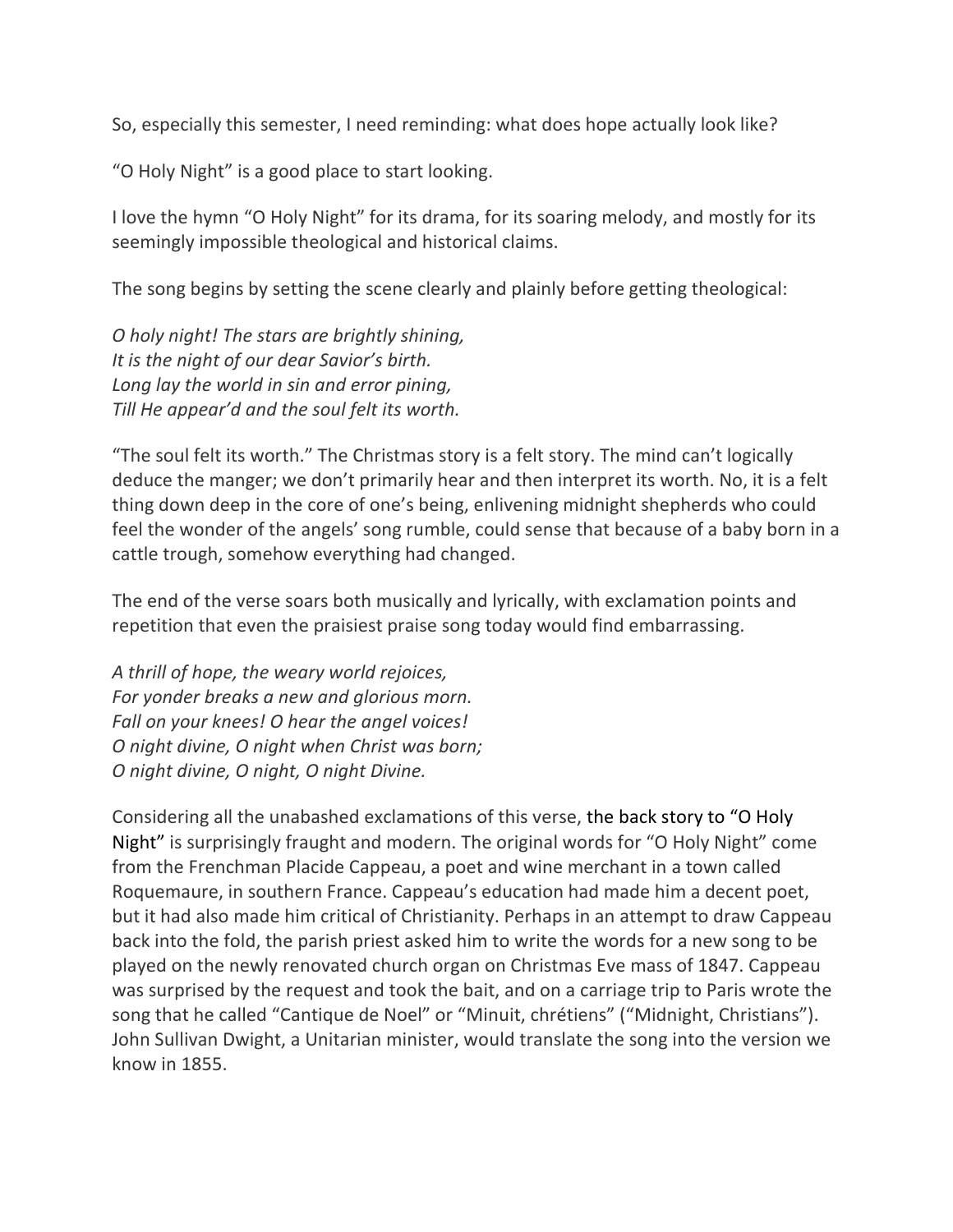Cappeau's original lyrics take a somewhat stronger theological stance than the English version:

*Midnight, Christians, is the solemn hour, When God as man descended unto us To erase the stain of original sin And to end the wrath of His Father.*

In Cappeau's words, we're not just "pining" away in "sin and error." No, Christ's work is to undo the work of humanity's essential darkness, to end a wrathful relationship with the Father and to begin another. Christmas in Cappeau's version is even more fully the pivot of history.

Because of this work of Christ, Cappeau's lyrics also emphasize the "thrill of hope":

*The entire world thrills with hope On this night that gives it a Savior. People, kneel down, await your deliverance. Christmas, Christmas, here is the Redeemer, Christmas, Christmas, here is the Redeemer!*

Perhaps my favorite thing about "O Holy Night" is its use of present tense. The song sets the manger before us *now*; it makes the old historical story immediate. The first two lines of the second stanza collapse time in a surprising way, transporting us into the scene itself by the "light of faith." We find ourselves standing there at his cradle watching the wisemen make their entrance:

*Led by the light of Faith serenely beaming, With glowing hearts by His cradle we stand. So led by light of a star sweetly gleaming, Here come the wise men from the Orient land.*

Here they come—Balthasar, Melchior, and Gaspar. The English version goes on to emphasize the humanity of Christ, how similar he became to us in weakness. If stanza one emphasizes the soul, stanza two emphasizes the body and our humble response:

*The King of Kings lay thus in lowly manger; In all our trials born to be our friend. He knows our need, to our weaknesses no stranger, Behold your King! Before Him lowly bend! Behold your King, Before Him lowly bend!*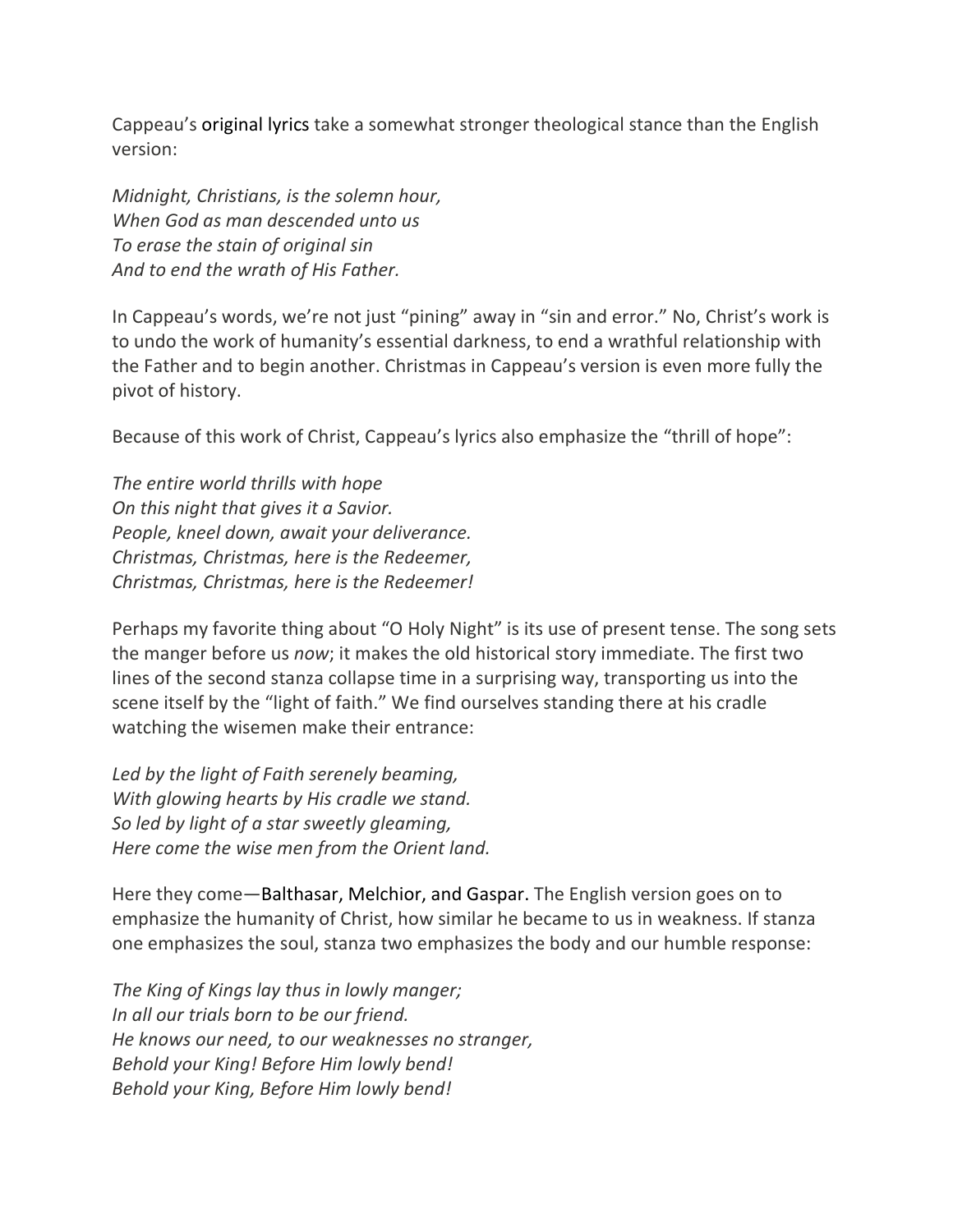Cappeau's original, on the other hand, seems to be more of a prayer, directing us rather than transporting us with a magic wand:

*May the ardent light of our Faith Guide us all to the cradle of the infant, As in ancient times a brilliant star Guided the Oriental kings there.*

And, he follows with something even more surprising—a bold instruction to those who find themselves at the manger, that they might not miss the Christ child in their pride. It's in this request that we can slide down Cappeau's lyrics into his life. Cappeau, it seems, had been critical of the clergy and had flirted with socialism, which was thought to be at odds with Christian faith at the time. No doubt we can read his criticism of humanity, especially of the powerful, in these lines:

*The King of Kings was born in a humble manger; O mighty ones of today, proud of your greatness, It is to your pride that God preaches. Bow your heads before the Redeemer! Bow your heads before the Redeemer!*

I prefer the English lyrics; we do not have a high priest who is unable to identify with us in our weakness—that is, we *do* have the Christ child in the manger, human in every way. However, the prophetic challenge of Cappeau's lyrics also remains true: the humility of the manger remains a stumbling block in a world still so bent on power.

It's verse three, however, that seals the far-reaching hope of this hymn. Perhaps only "Joy to the World" reaches as far. Whereas that hymn emphasizes the extension of joy to the entire creation, "O Holy Night" seeks a specifically human peace:

*Truly He taught us to love one another; His law is love and His gospel is peace. Chains shall He break for the slave is our brother; And in His name all oppression shall cease.*

It's that line, "all oppression shall cease" that gets me. That's hard to imagine. Yes, "peace on earth" can come into our lives spiritually, and yes, peace can come already in the present time in small ways, but that peace is nothing like this more specific claim, when "*all* oppression shall cease." It's an apocalyptic line, one that looks over the horizon into a new time and makes you imagine a new world.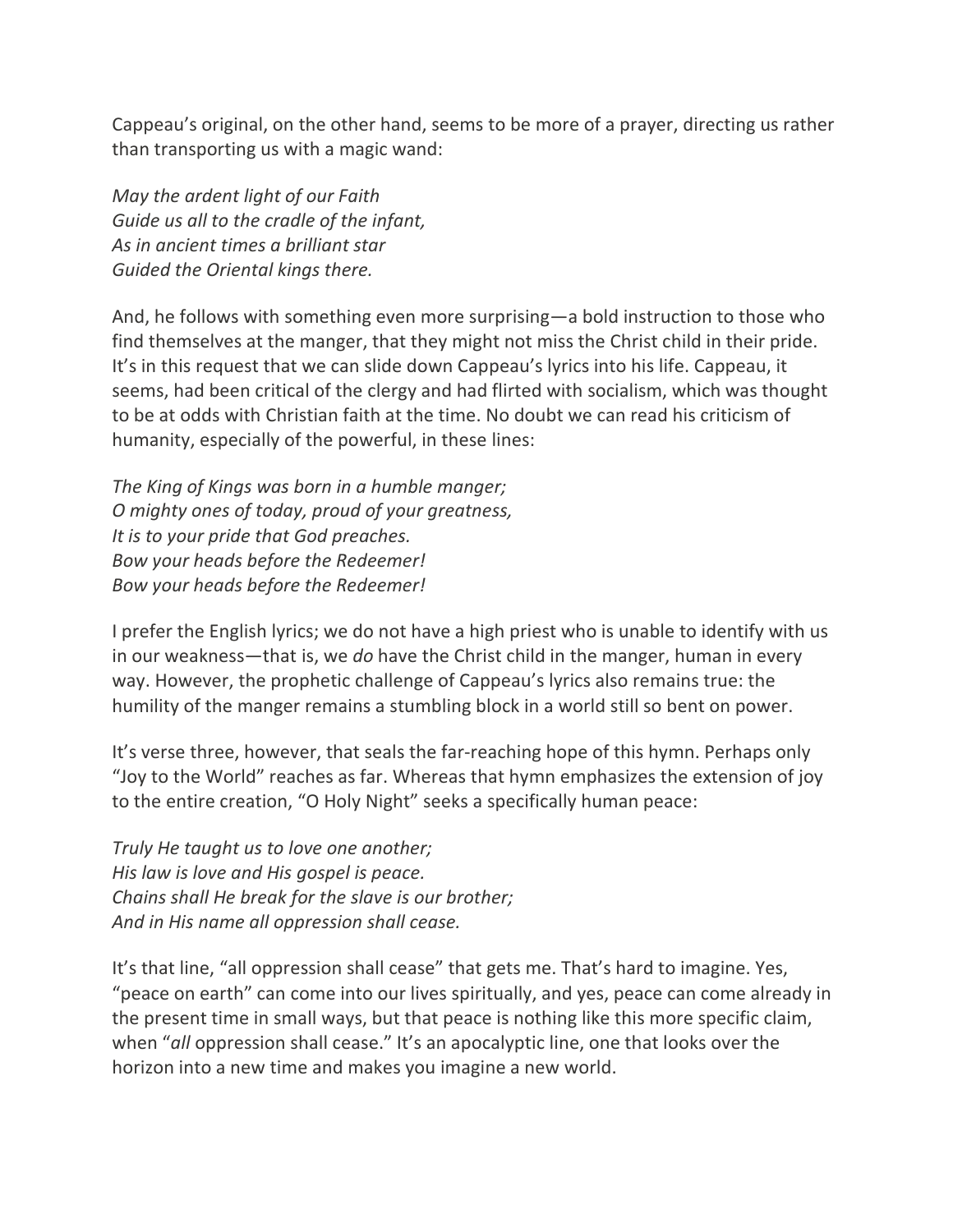The song finishes with praise and more of that impossibly soaring melody for which we can thank another Frenchman.

Cappeau took his poem to Adolphe Adam, a composer who was building an international reputation. Adam worked on it for three weeks and then Cappeau took the composition back to the priest, who found an opera singer from Paris to perform the song at Christmas Eve mass. Considering the last line of the song, which lifts to height out of many people's range, an opera singer is entirely appropriate.

Then again, I don't want to sell the rest of us singers short. The way "O Holy Night" climaxes requires you to fill your lungs. If you want to reach it's higher and then even higher notes, it demands your all.

*Sweet hymns of joy in grateful chorus raise we, Let all within us praise His holy name. Christ is the Lord! O praise His Name forever, His power and glory evermore proclaim. His power and glory evermore proclaim.*

In the dark of winter, I need to be drawn out like that. I need to be pulled, dragged even, into the vision of hope that "O Holy Night" offers. Adam's music does exactly that.

It's not an easy song to sing, and it's not an easy vision to hold onto.

At one point, the church banned "O Holy Night." Cappeau had broken with the Catholic Church for good and committed to socialism; Adolphe Adam was found to have Jewish blood. And so for a time, the machinations of power and the identity politics of the day put the song on ice, except by then it was too popular, the vision too endearing to the common people.

If you know the story, you can hear Cappeau's call to action echoing through his words. In this way, the English version may be better, more artistic. Then again, to be called to both kneel at the manger and to stand up for peace is a call we will always need. This is where Cappeau's vision ends, with worshipers willing to meet the high call of the gospel:

*The Redeemer has broken every bond: The Earth is free, and Heaven is open. He sees a brother where there was only a slave, Love unites those that iron had chained. Who will tell Him of our gratitude, For all of us He is born, He suffers and dies.*